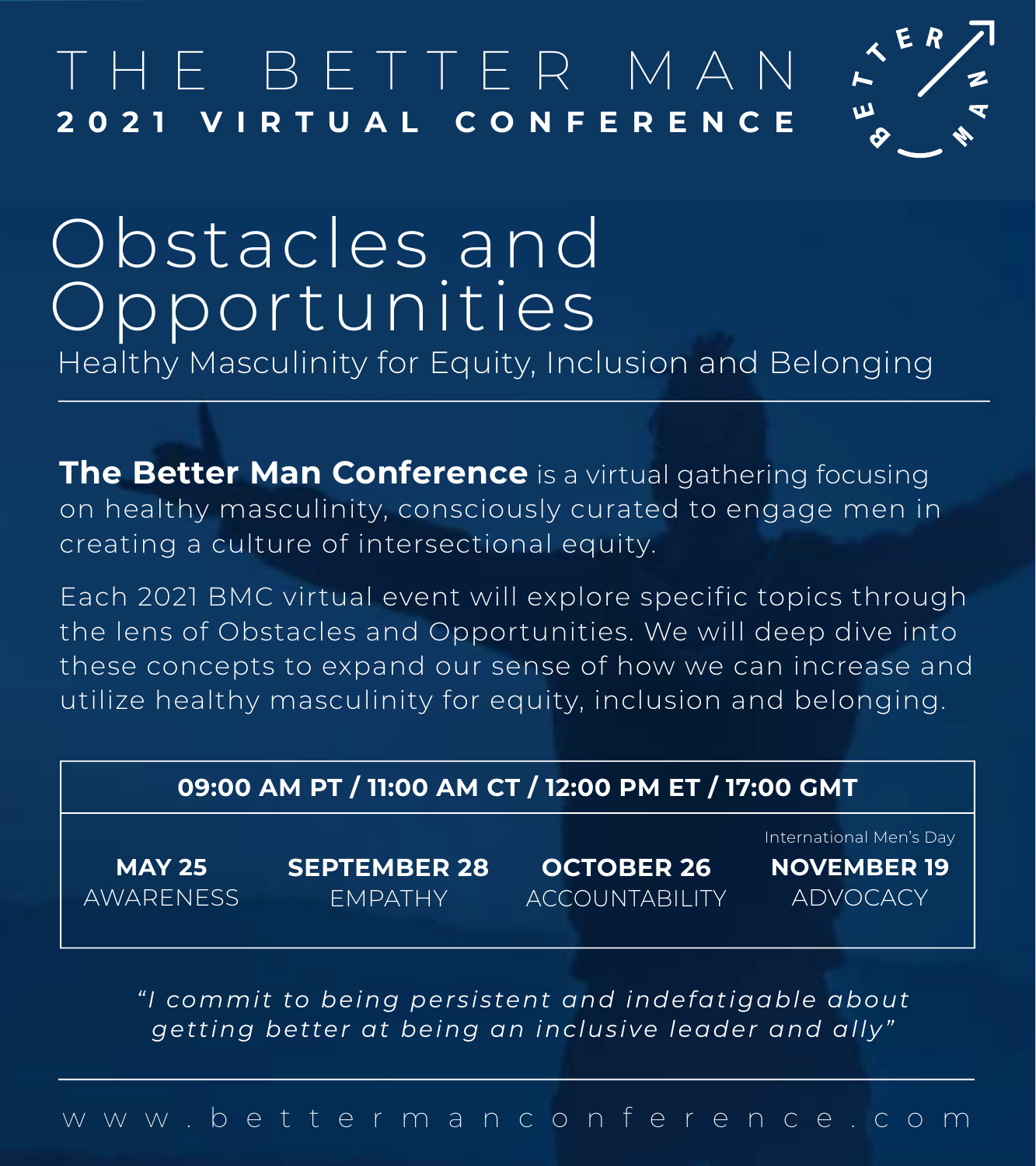Join the Evolving Narrative of 21st Century **Leadership** 

**VIRTUAL** 

**PROGRAM**

**The Better Man Conference** is a 3 hour virtual program designed to engage audiences and activate advocates. By modeling authentic leadership, vulnerability and empathy through strategic storytelling, we reveal the keys to shifting teams from curious to connected. Leading local SMEs, live Q & A, and peer networking frame best practices to inspire attendees including the lived experiences and real life challenges shared by sponsors. from featured subject matter experts and relevant resources.

## EVENT FLOW

*"We need to* 

*provide alternative* 

*versions, kinder* 

*versions, more* 

*liberated versions* 

*that can act as* 

*genuine role* 

*models for young* 

*boys to aspire to."*

**Introduction and Context Setting** by Founder, Ray Arata

**Lead Out Loud Lightning Talk Q&A** follow-up

### **REMOVING OBSTACLES WITH INTENTION & ATTENTION**

Featuring Industry Influencer Keynote Speech **Q&A** follow-up

**Mid-event break**

**Lead Out Loud Lightning Talk Q&A** follow-up

### **REVEALING OPPORTUNITIES FOR INCLUSION & CONNECTION**

Panel Featuring Subject Matter Experts And Lived Experiences Of Leaders In The Field **Q&A** follow-up

**Closing** 

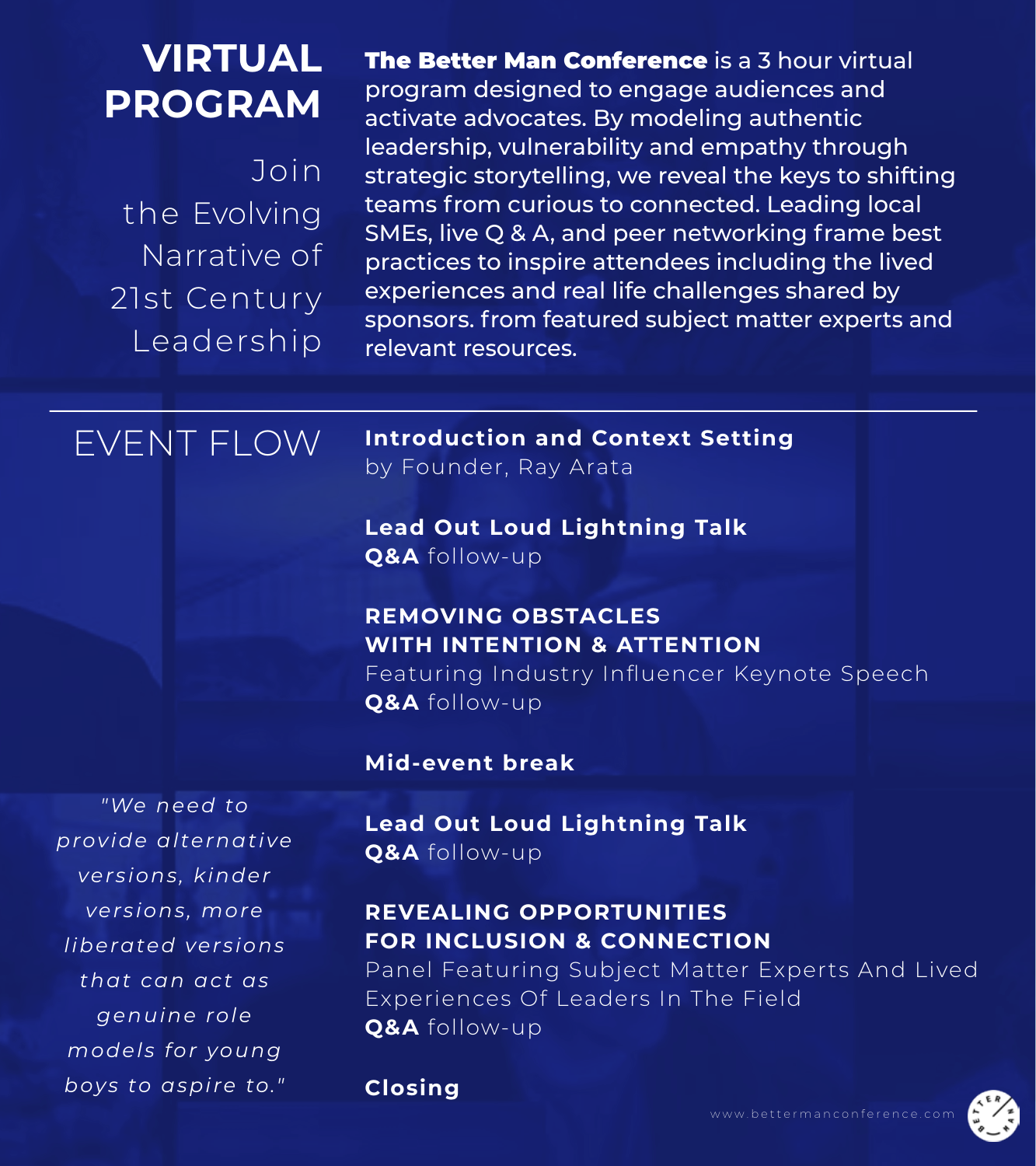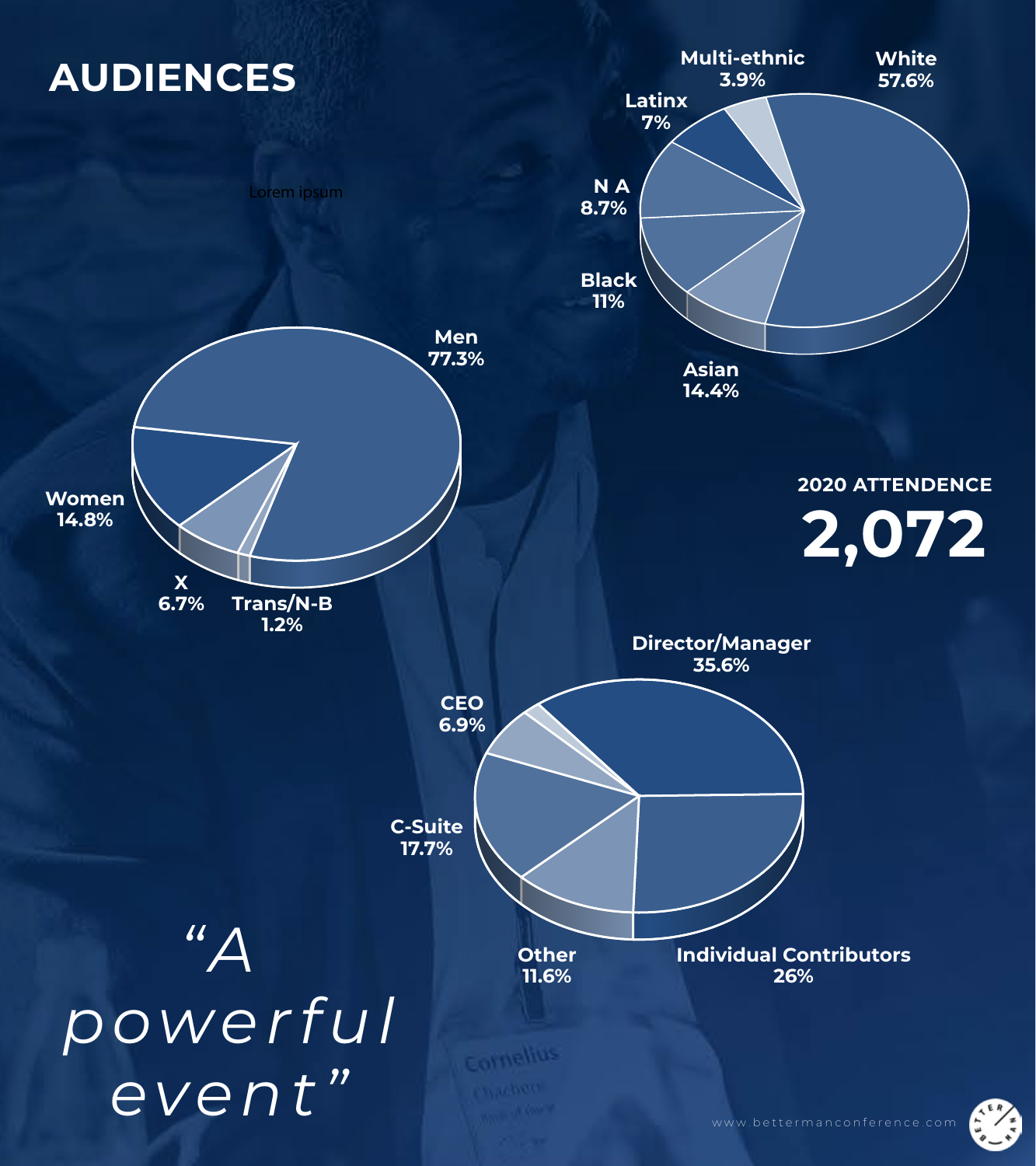## **Sponsorship Activation Opportunities**

Walk Your Talk by showing your staff that equity and inclusion are an active priority for your organization. The Better Man Conference is the training event that supports your recruitment, retention and advancement program goals.

| <b>SPONSOR</b><br><b>LEVEL</b> |       | <b>ANGELING</b>           | FEMALES NOST              | PANEL CUEST               | <b>NOTIFIED CARLS</b><br>Read Out Loud | Detailed Strategy Session<br>WHAT'S NEWS | SPORTS OF SPORTS          | Residents in Colorado dan | la de Carl Raid Sociations<br>PREMISSION |
|--------------------------------|-------|---------------------------|---------------------------|---------------------------|----------------------------------------|------------------------------------------|---------------------------|---------------------------|------------------------------------------|
| <b>PREMIER</b>                 | 1,000 | $\boldsymbol{\mathsf{X}}$ | $\boldsymbol{\mathsf{X}}$ | $\boldsymbol{\mathsf{X}}$ | $\boldsymbol{\mathsf{X}}$              | $\overline{\mathsf{X}}$                  | $\boldsymbol{\mathsf{X}}$ | $\boldsymbol{\mathsf{X}}$ |                                          |
| <b>CHAMPION</b>                | 500   |                           |                           | $\boldsymbol{\mathsf{X}}$ | $\overline{\mathbf{X}}$                | $\boldsymbol{\mathsf{X}}$                | $\boldsymbol{\mathsf{X}}$ | $\boldsymbol{\mathsf{X}}$ |                                          |
| <b>ADVOCATE</b>                | 250   |                           |                           |                           |                                        | $\overline{\mathbf{X}}$                  | $\boldsymbol{\mathsf{X}}$ | $\boldsymbol{\mathsf{X}}$ |                                          |
| <b>ALLY</b>                    | 125   |                           |                           |                           |                                        |                                          | $\boldsymbol{\mathsf{X}}$ | $\boldsymbol{\mathsf{X}}$ |                                          |
| <b>COMMUNITY</b>               | 50    |                           |                           |                           |                                        |                                          |                           | $\boldsymbol{\mathsf{X}}$ |                                          |

#### **FEATURED HOST**

Your company logo, leadership and inclusion journey will feature prominently in the program narrative and across marketing campaigns, content for maximum visibility. As the host, your contribution is highlighted early and often. *Limited to one sponsor per event.* 

#### **PANEL GUEST**

Your story will support the narrative arc of the panel. When your leadership shares insights and experiences with the audience, your staff will see your values and be inspired themselves. *Includes a pre-event coaching session with the featured*  leader and branded video files. Exclusive Host Sponsor offering, one activation *per event.* 

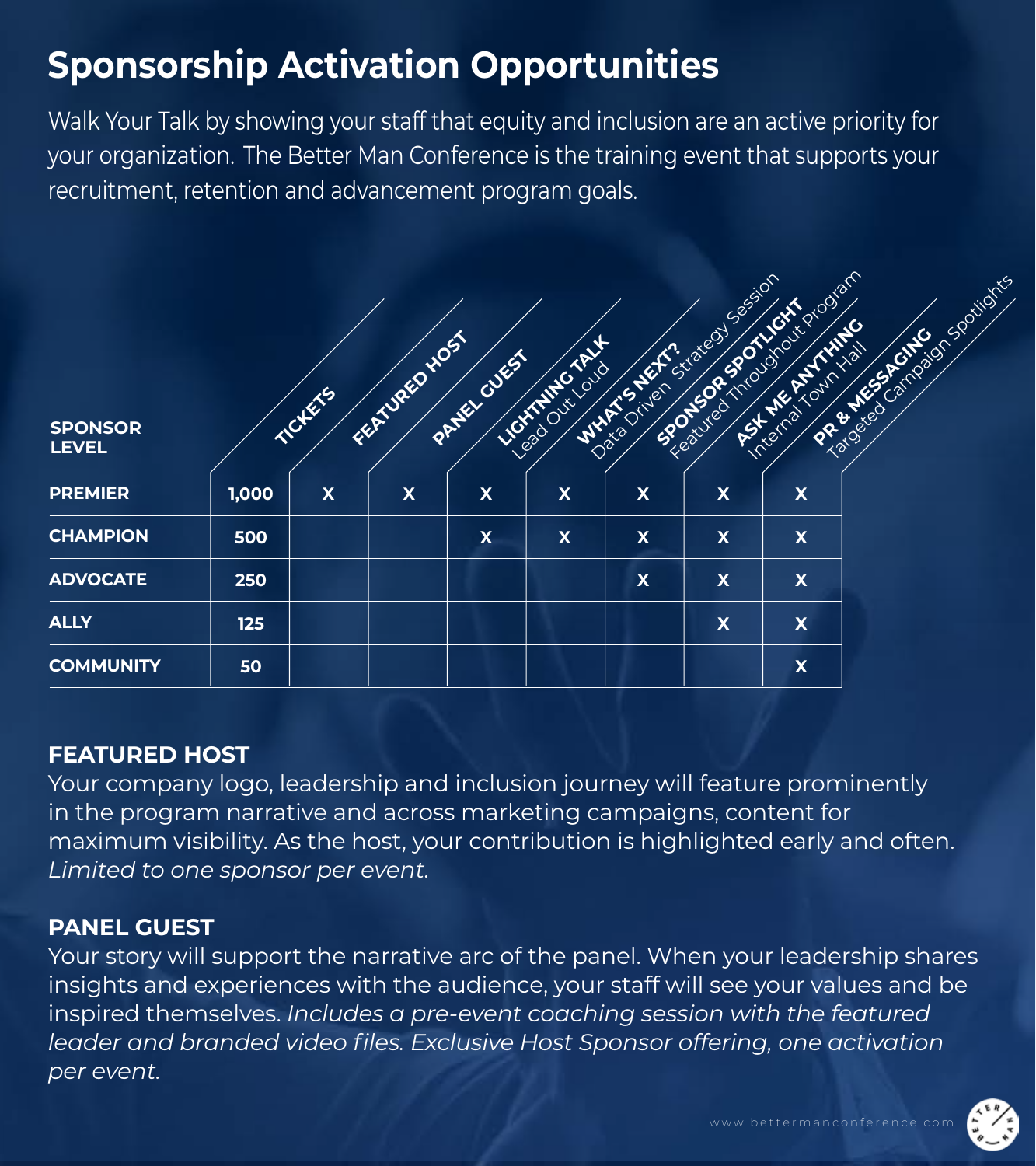# **Sponsorship Activation Opportunities**

### **FEATURED SPEAKER: LIGHTNING TALK 5 minute feature**

The 5-minute Lightning Talk is your chance to Lead Out Loud. Sponsors have the opportunity to share how their teams work toward inclusion by leading with the heart. Get your organization's efforts on the record. Includes a strategic coaching session for your featured speaker and branded video files.

### **"WHAT'S NEXT?" STRATEGY SESSION for Leadership Cohort**

The Better Man Movement leadership team will work with your leadership cohort in developing a data-driven strategy to encourage the men in your organization to become more active as advocates. Our partnership with LiiRN uses data to identify champions and accelerate change. *Valued at USD15K.*

### **SPONSOR SPOTLIGHT: Featured in Live Program**

Your company's branding will be featured for impact across digital channels leading up to the event, and in front of event audiences establishing your brand as a contributor to promoting inclusive culture. Show your peers and wider public how you're committed to doing the work. *Valued at USD7K.* 

### **ASK ME ANYTHING: Internal Town Hall Event**

The Better Man Team will lead an "Ask Me Anything" (AMA) session for your company, promoting and driving the conversation around engaging men in the workplace. Support your staff with the opportunity to ask questions about heart-based leadership without shame or blame. *Valued at USD5K*

### **PR & MESSAGING: Targeted Campaigns: Ads & Audiences Spotlight**

Participating organizations will have their logo displayed on our website, throughout our social media, email and digital campaigns as well as PR placements, the best way to get your dedication to inclusion on the record.

**TICKETS:** Including your team in the Better Man Conference gives them the opportunity to see their workplace leading the effort for equity and inclusion.

We encourage you to connect with us to create a package that accommodates your organization's budget and goals.